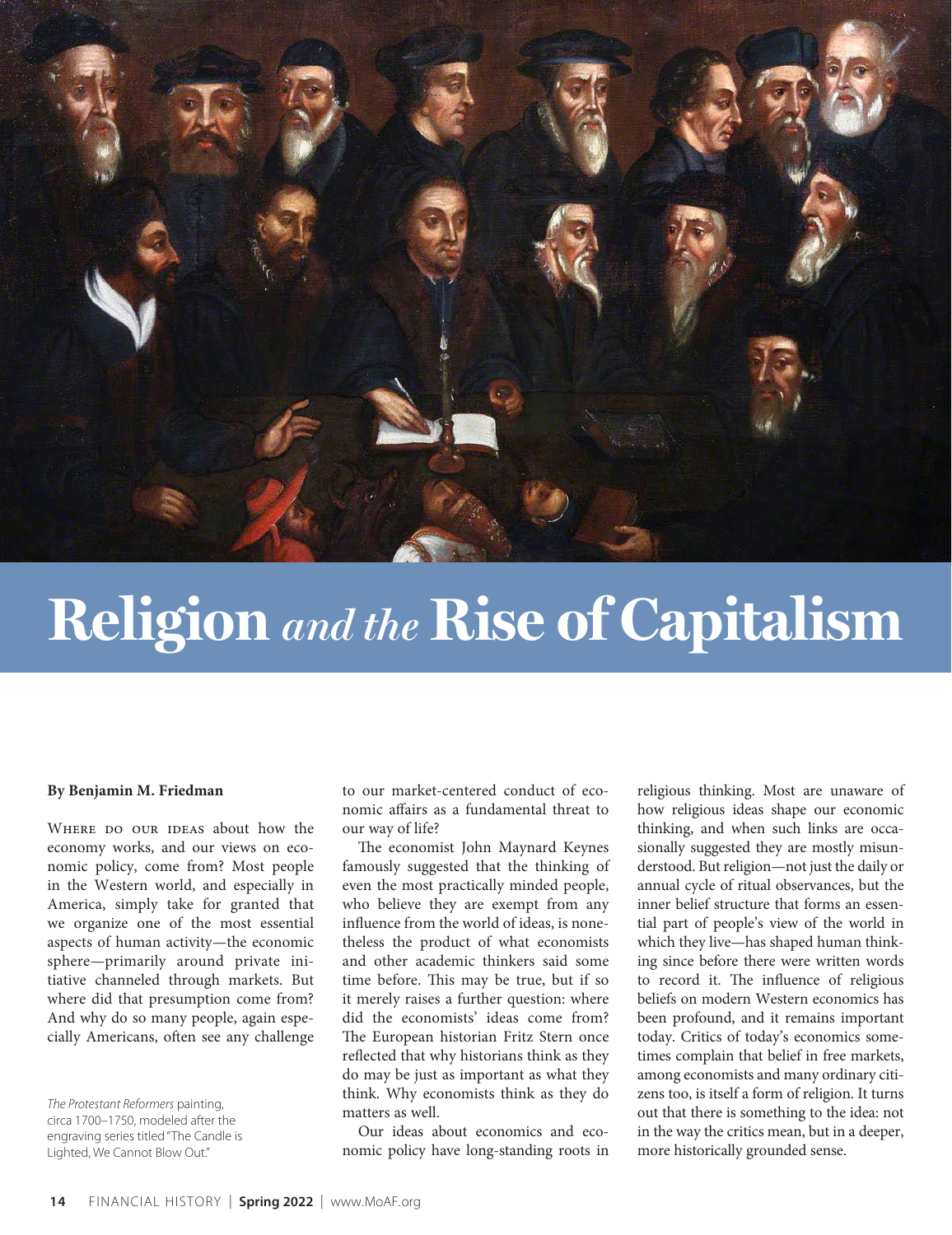

Adam Smith (left) and his good friend David Hume (right)—two of the creators of modern economics—were not religious men, but they lived at a time when religion was so pervasive that it influenced their economic thought and ideas.

But the point is more than just a matter of the history of ideas. The influence of religious thinking also bears on how Americans today, along with citizens of other Western countries, think about many of the most highly contested economic policy issues of our time. This connection between people's economic views and religious beliefs—often including religious beliefs that they do not personally hold—stems from before the creation of the American republic, and it runs to the core of how economics came to be the line of thinking we know today. It also helps explain what we often view as the puzzling behavior of many of our fellow citizens whose attitudes toward questions of economic policy seem sharply at odds with what would be to their own economic benefit.

The foundational transition in thinking about what we now call economics—the transition that we rightly associate with Adam Smith and his contemporaries in the 18th century—was importantly shaped by what were then new and vigorously contended lines of religious thought within the English-speaking Protestant world. The resulting influence of religious thinking on modern economic thinking, right from its origins, established resonances that then persisted, albeit in evolving form as the economic context changed, the questions economists asked shifted and the analytical tools at their disposal expanded, right through the 20th century. Although for the most part we are not consciously aware of them—this is why their consequences seem puzzling whenever we stumble across them—especially in America these lasting resonances with religious thinking continue to shape our current-day discussion of economic issues and our public debate over questions of economic policy.

The idea of a central influence of religion on Smith's thinking, or on that of many of his contemporaries, will initially strike many knowledgeable readers as implausible on its face. Smith's great friend David Hume, who also played a key role in the creation of modern economics, was an avowed skeptic and an outspoken opponent of organized religion; Hume notoriously referred to Church of England bishops as "Retainers to Superstition." Smith, as far as we can tell, was at best a deist of the kind Americans identify with Thomas Jefferson. There is little evidence of Smith's active religious participation,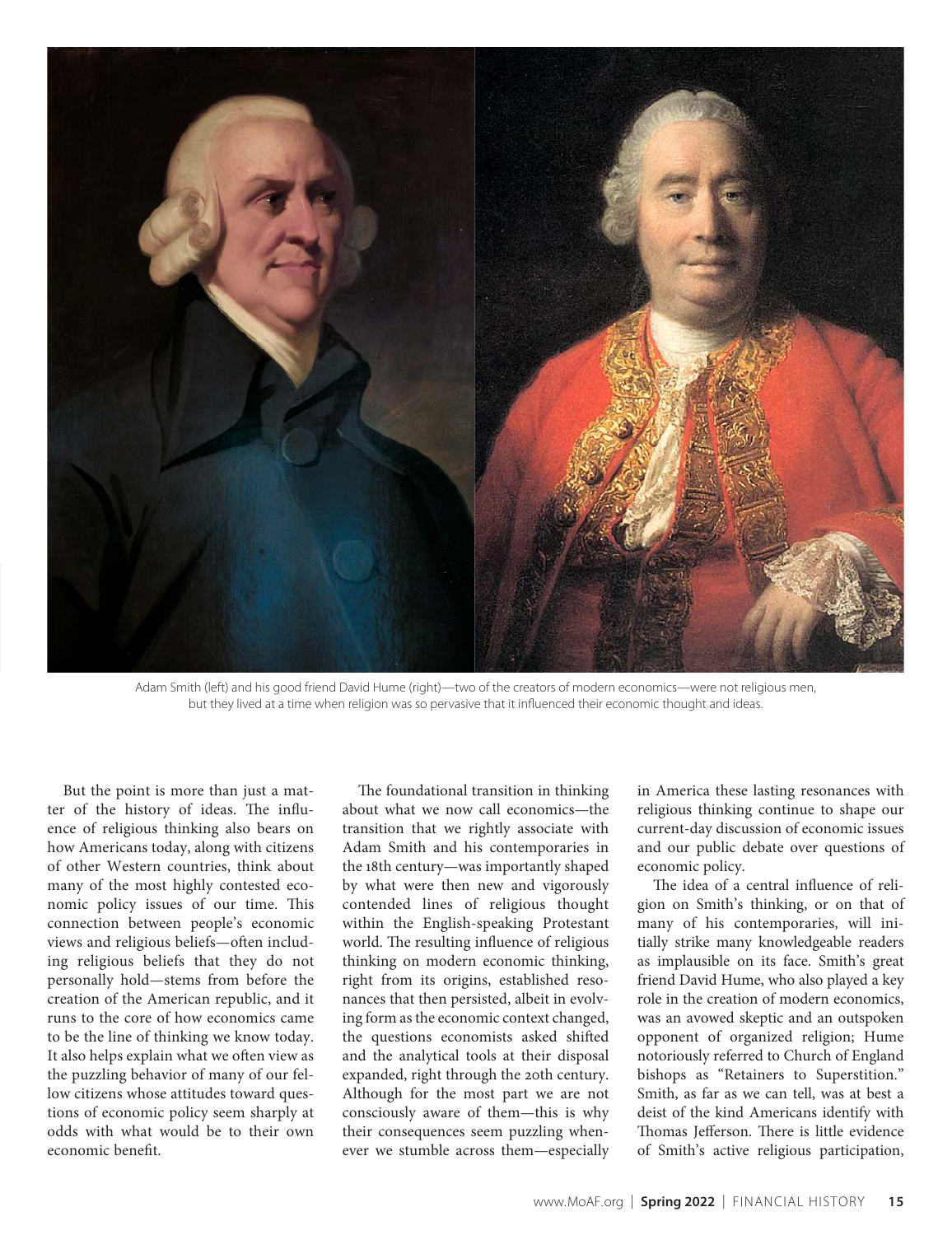

Economist John Maynard Keynes famously suggested that the thinking of even the most practically minded people is the product of what other thinkers said some time before.



Max Weber claimed that Calvinist religion was historically a spur to forms of personal behavior that gave rise to modern capitalism.



Historian R.H. Tawney wrote the 1926 book *Religion and the Rise of Capitalism* in response to Weber's classic work, *The Protestant Ethic and the Spirit of Capitalism.*

much less religious enthusiasm. My argument is most certainly not that these were religiously dedicated men who self-consciously brought their theological commitments to bear on their economic thinking.

Rather, the creators of modern economics lived at a time when religion was both more pervasive and more central than anything we know in today's Western world. And, crucially, intellectual life was more integrated then. Not only were the sciences and humanities (to use today's vocabulary) normally discussed in the same circles, and mostly by the same individuals, but theology too was part of the ongoing discussion. Part of what Smith taught, as a professor of moral philosophy at the University of Glasgow, was natural theology. He and his colleagues and friends were continually exposed to what were then fresh debates about new lines of theological thinking. I argue that what they heard and read and discussed influenced the economics they produced, just as the ideas of today's economists are visibly shaped by what we learn from physics, or biology or demography.

This idea importantly changes our view of the historical process by which the Western world arrived at today's economics. The conventional account is that the

line of thinking we know today as economics was a product of the Enlightenment: more specifically, that the Smithian revolution and the subsequent development of economics as an intellectual discipline were part of the process of secular modernization in the sense of a historic turn from thinking in terms of a Godcentered universe toward what we now broadly call humanism. Nicholas Phillipson, in his prize-winning biography of Adam Smith, referred to one statement of Smith's as a reminder that not just *The Wealth of Nations* but Smith's entire project for a modern science of man was "built on the foundations of the Enlightenment's quintessential assault on religion." Phillipson was merely stating the commonly accepted view.

As a matter of what Smith and his contemporaries consciously intended, it is accurate enough. But explanations of important developments that rely simply on the conscious intentions of the actors involved are necessarily limited. As the American historian Gordon Wood put it, people are often not so much the manipulators but the victims of their ideas. Even cultural influences that seem obvious from the perspective of decades or, better yet, centuries later were often invisible to those whose ideas they crucially shaped.

Realizing that the Smithian revolution partly grew out of new ideas in theology, and that the religious debates of that day shaped it—not because that is what Smith and the other creators of modern economics intended, but because the theological debates of their time fundamentally altered how they thought about human nature and the underpinnings of everyday human interaction—puts a different gloss on the matter. So does understanding the ways in which the evolution of economic thinking during the two-plus centuries since has continued to reflect this initial religious influence. So too does recognizing the consequences of this deep intellectual connection for our current-day policy debate.

Taking account of this from-the-bottom-up connection between economic thinking and key strands of religious thinking—the theological questions under so much dispute during Smith's time helps explain a wide variety of puzzling phenomena, now and in the past: Why do so many Americans who have only the remotest prospect of ever making their way into the top income tax bracket nonetheless favor keeping the tax rate on top-bracket incomes low? More startling